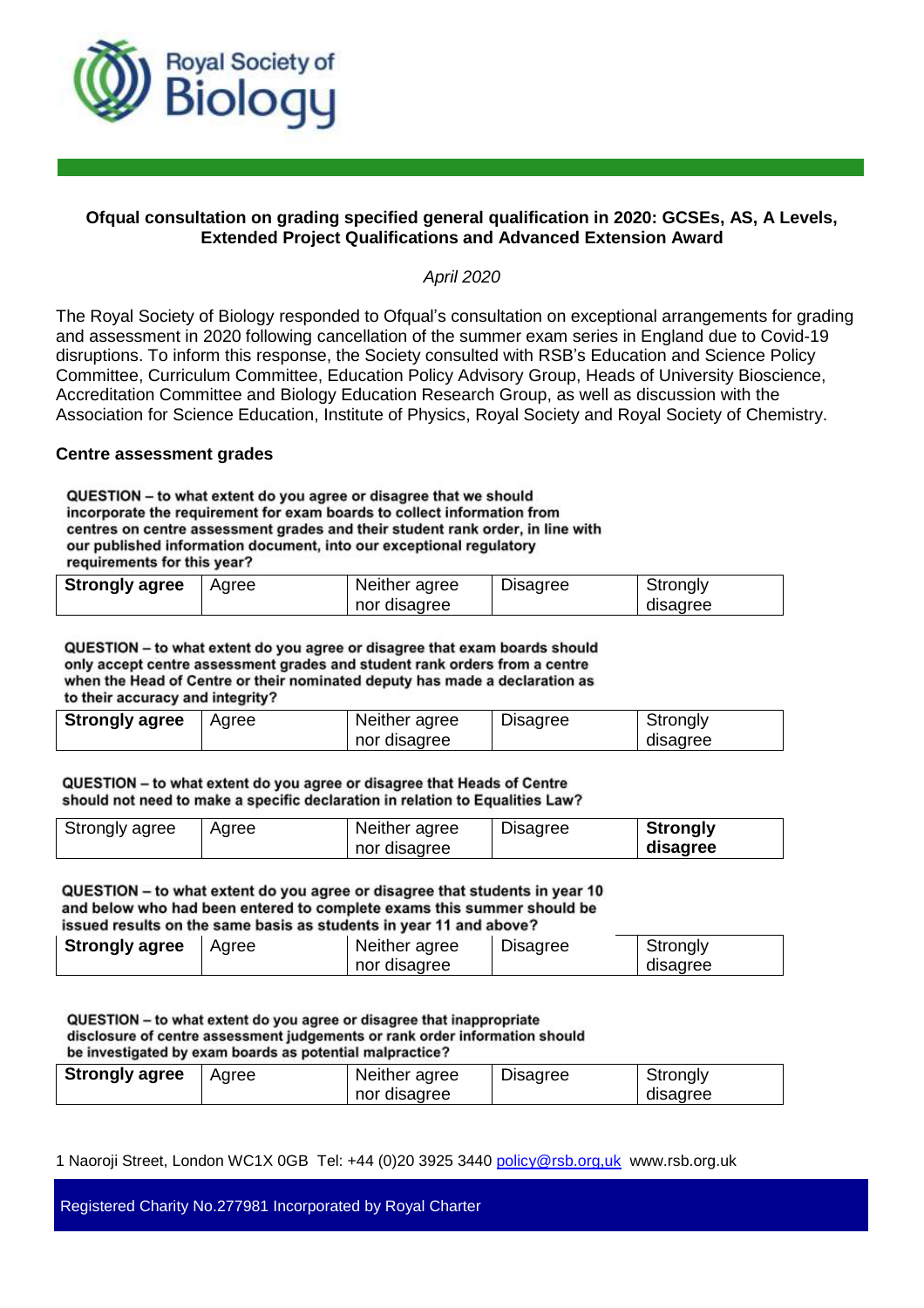

## QUESTION - do you have any comments about our proposals for centre assessment grades?

The Royal Society of Biology welcomes confidence in teachers' professional judgement. Teachers and centres should be supported by Ofqual and exam boards to make objective judgements based on evidence. To ensure this, a Head of Centre must be familiar with the peculiarities of subjects before they sign declaration indicating accuracy and integrity.

Producing a rank order for an entire cohort will be extremely challenging; while individual teachers may be able to do so for their own classes, few teachers will have a reliable overview of an entire cohort based on their own professional judgement.

For the sciences there are peculiarities compared with other subjects, including:

- Combined sciences 17 point grading scale on a relatively new specification, which teachers are still adjusting to.
- Biology GCSE and Combined sciences For the majority of schools the GCSE cohort is split into two routes, Heads of Centre will need to be aware of this when reviewing cohort data will not cover the full breadth of attainment of the cohort as will be the case for other subjects at GCSE.
- Awarding the practical endorsement at A Level given missed teaching time this year.
- Tiered entry the sciences are one of only a few subjects with tiered entry, which will lead to more uncertainty as term time evidence is unlikely to include tiered level information.
- Teachers of the sciences at GCSE and A level are likely to share classes between 2 or more teachers.

It is important that Combined Science students are not disadvantaged compared to their peers awarded more traditional individual Physics, Chemistry and Biology GCSEs on a 9 point grading scale.

The Royal Society of Biology recommends additional guidance is produced for the following groups:

# **Centres**

Guidance should be provided to ensure the use of historic data by centres does not detrimentally impact individual students or further exacerbate systemic issues with grading severity and progression to A level. Such data could be provided to Heads of Centre by exam boards, for example three years of data to confirm the new process introduces neither inflation nor deflation of the student grades.

# **Teachers**

- Teachers of Combined Science GCSE may require further guidance on providing a most likely grade for individual students given the 17 point grading scale for this double GCSE qualification.
- Teachers of Biology, Chemistry and Physics A level will also require guidance on how practical endorsements should be awarded; whether work so far can be considered a pass.
- Transparency is important, centres and their teachers should be informed of the balance in weighting between centre assessment grades and the student rank order.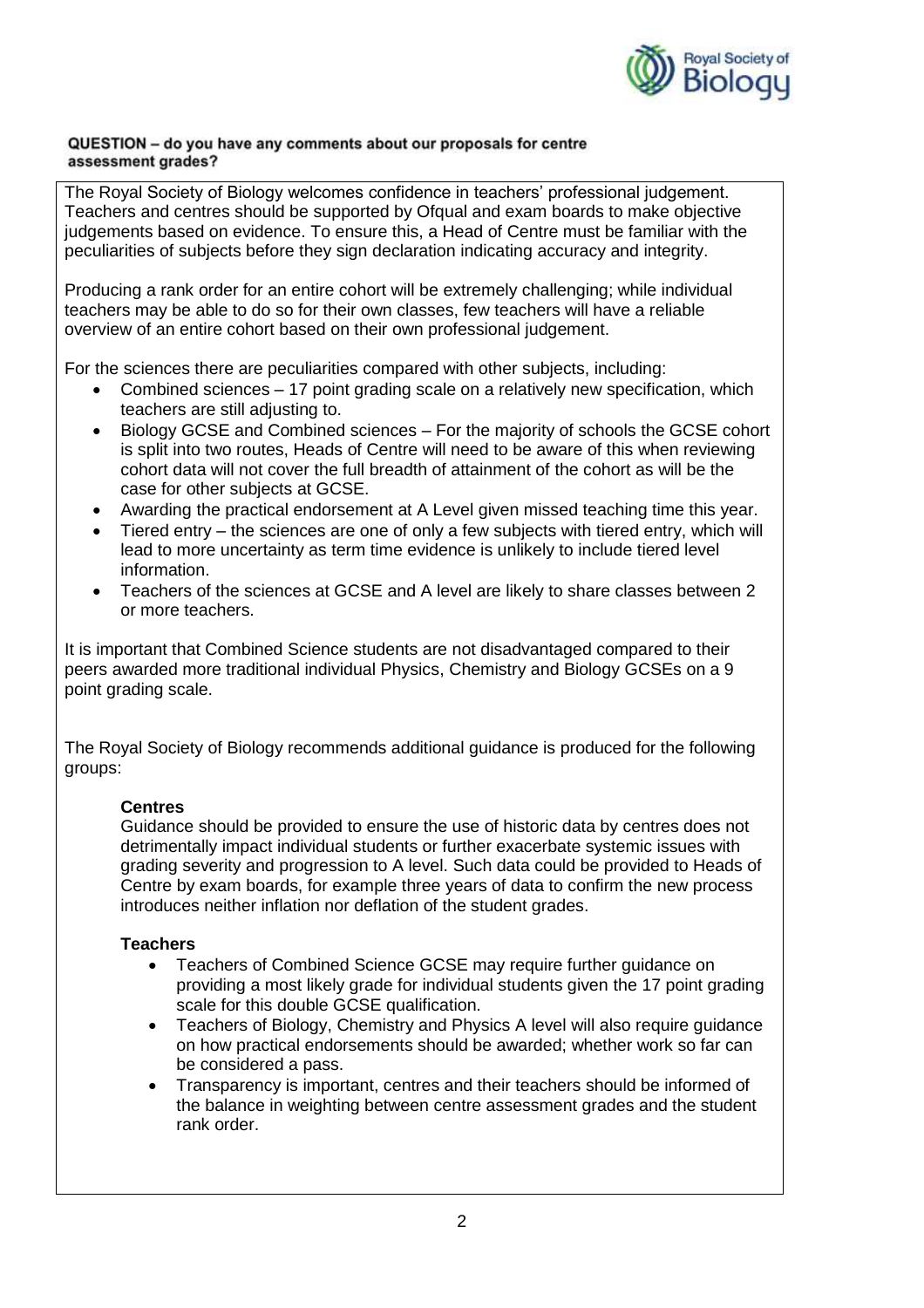

## **Parents and students**

Clear and direct statements from Ofqual or exam boards, explaining that teachers' judgements form part of the final calculated grade this year, and an explicit statement that teachers will not be releasing the grades or student rank order submissions to students or parents. Parents and students should also be made aware of the role of exam boards and statistical approach, I.e. exam boards can provide additional context: prior attainment, historical outcomes and national distribution, to ensure grades are more reflective of a standardised, national examination process.

## **Universities and future employers**

Clear, concise and easy to access communications on the approach taken for this cohort will be crucial to help them understand what the grades mean and the way that they have been calculated. Detailed memory of the arrangements will be short-lived, while future employers are likely to remember that things were different this year.

# **On Equalities Law declaration requirement**

The Royal Society of Biology disagrees with the proposal that Heads of Centre should not be required to make a specific declaration in relation to Equalities Law.

While we agree it may be an additional burden for schools to conduct an Equalities Impact Assessment, equality issues, unconscious or conscious bias, there may be a huge impact on individual students' progression and it is important that time and resource is dedicated to ensuring those who are already likely to be disadvantaged are not more so due to these exceptional arrangements.

The consultation document states "the relevant considerations will have been taken into account in the data underpinning the centre assessment grades and rank order information" – this statement transfers to centres the responsibility for ensuring issues regarding bias and equality, but without any expectation that this is assessed. Schools should be urgently surveyed to assess whether they feel an equality impact assessment would be too burdensome in this short timeline.

The Royal Society of Biology recommends that:

- The Head of Centre declares they are aware of, or have been provided evidence of, possible equality issues particular to the subject area.
- Ofqual signposts unconscious bias or other equalities training for all Heads of Centre, and ideally all teachers submitting centre assessed grades and rank orders. If possible, the best product for teachers would be bespoke training developed by Ofqual highlighting possible biases identified in the literature review and with input from organisations that have already worked in this area.
- Any equalities metrics include FSM, Special Educational Needs provision, English as an Additional Language and other common school metrics. These characteristics are not explicitly referred to in the Equalities Act (2010)
- Schools are urgently surveyed by Ofqual to ascertain whether providing this information to Heads of Centre or conducting an Equality Impact Assessment would be an unmanageable burden for GCSE cohorts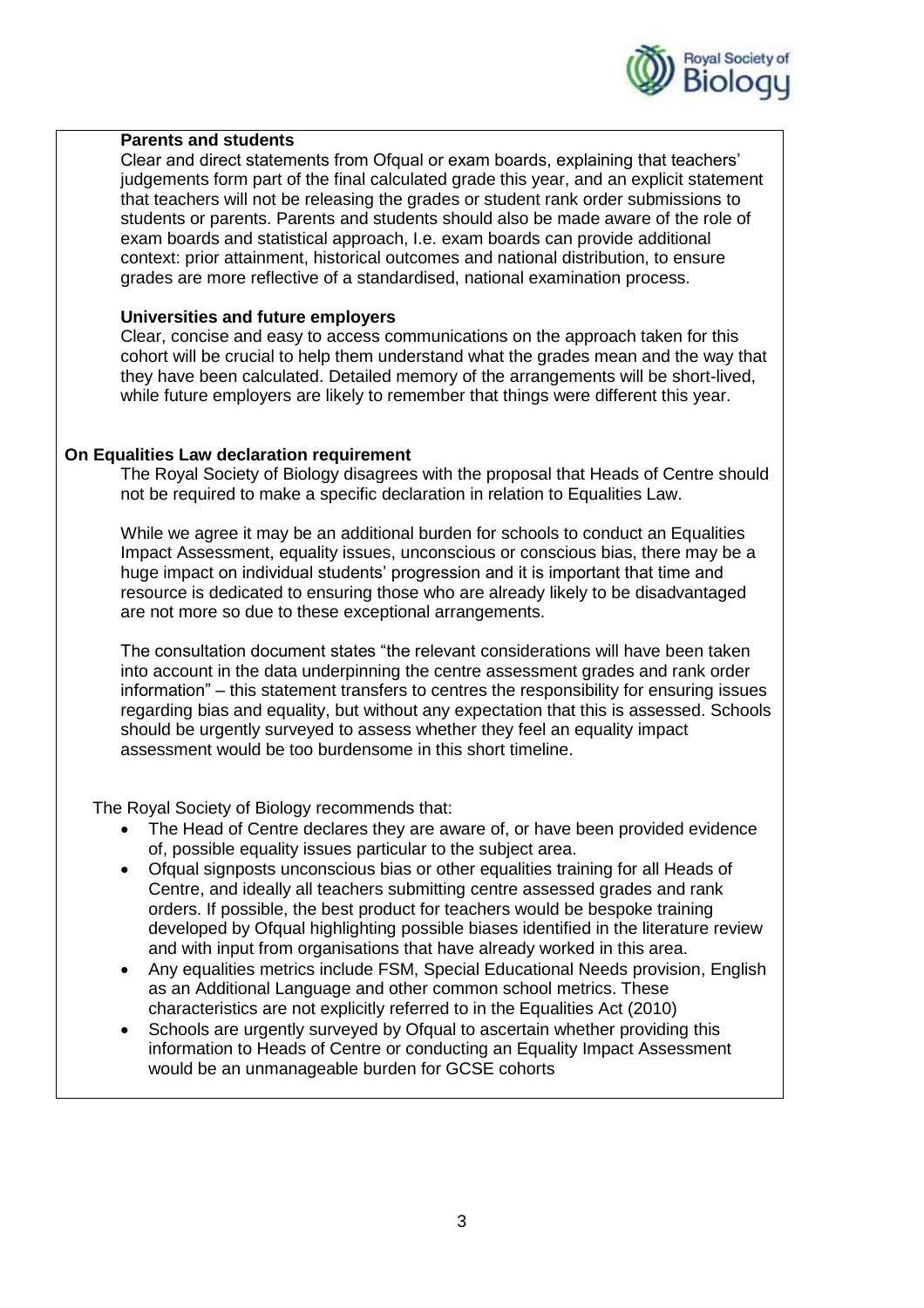

# **Issuing results**

QUESTION - to what extent do you agree or disagree that we should incorporate into the regulatory framework a requirement for all exam boards to issue results in the same way this summer in accordance with the approach we will finalise after this consultation and not by any other means?

| <b>Strongly agree</b> | Agree | Neither agree | <b>Disagree</b> | Strongly |
|-----------------------|-------|---------------|-----------------|----------|
|                       |       | nor disagree  |                 | disagree |

## QUESTION - do you have any comments about our proposal for the issuing of results?

Exam board procedures should be maintained and results should only be released through approved means.

It is not clear from these proposals how practical endorsements at A level will be awarded, only that they should remain confidential this year in line with centre assessment grade and student rank order confidentiality. We feel, in line with the wider approach to ensuring progression and fair awards for GCSE and A level, that no students should be disadvantaged due to missed compulsory practical activities for the practical endorsement award. If a student was on track in work completed so far for the endorsement, it should be awarded.

The Royal Society of Biology recommends that clear guidance is produced for centres, students and Universities on what exceptional arrangements are being made for practical endorsements in 2020.

## **Impact on students**

QUESTION - to what extent do you agree or disagree that we should only allow exam boards to issue results for private candidates for whom a Head of Centre considers that centre assessment grades and a place in a rank order can properly be submitted?

| <b>Strongly agree</b> | Agree | Neither agree | <b>Disagree</b> | Strongly |
|-----------------------|-------|---------------|-----------------|----------|
|                       |       | nor disagree  |                 | disagree |

QUESTION - to what extent do you agree or disagree that the arrangements we put in place to secure the issue of results this summer should extend to students in the rest of the UK?

| <b>Strongly agree</b> | Agree | Neither agree | <b>Disagree</b> | Strongly |
|-----------------------|-------|---------------|-----------------|----------|
|                       |       | nor disagree  |                 | disagree |

QUESTION - to what extent do you agree or disagree that the arrangements we put in place to secure the issue of results this summer should extend to all students, wherever they are taking the qualifications?

| <b>Strongly agree</b> | Agree | Neither agree | Disagree | Strongly |
|-----------------------|-------|---------------|----------|----------|
|                       |       | nor disagree  |          | disagree |

QUESTION - do you have any comments about the impact of our proposals on any particular groups of students?

No further comments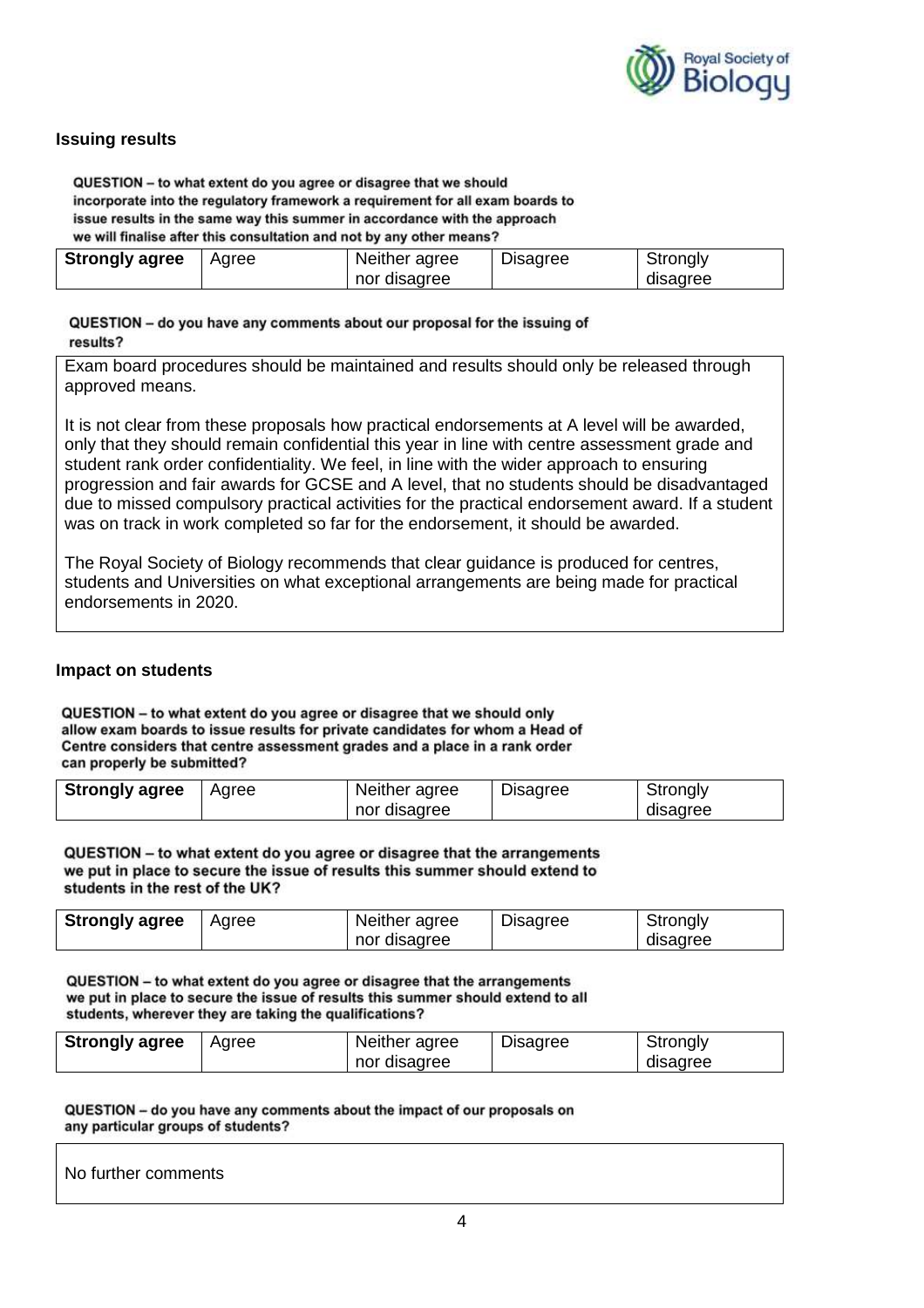

# **Statistical standardisation of centre assessment grades**

The proposed aims of the standardisation process are as follows:

- 1. to provide students with the grades that they would most likely have achieved had they been able to complete their assessments in summer 2020
- 2. to apply a common standardisation approach, within and across subjects, for as many students as possible
- 3. to use a method that is transparent and easy to explain, wherever possible, to encourage engagement and build confidence
- 4. to protect, so far as is possible, all students from being systematically advantaged or disadvantaged, notwithstanding their socio-economic background or whether they have a protected characteristic
- 5. to be deliverable by exam boards in a consistent and timely way that they can quality assure and can be overseen effectively by Ofqual

We will seek to meet these aims while maintaining the standard of qualifications over time. Where the aims listed above are in tension (for example, accuracy of approach versus ease of explanation), we will seek to find an optimal balance.

## QUESTION - to what extent do you agree or disagree with the aims outlined above?

| <b>Strongly agree</b> | Aaree | Neither agree | Disagree | Strongly |
|-----------------------|-------|---------------|----------|----------|
|                       |       | nor disagree  |          | disagree |

QUESTION - to what extent do you agree or disagree that using an approach to statistical standardisation which emphasises historical evidence of centre performance given the prior attainment of students is likely to be fairest for all students?

| Strongly agree | Agree | Neither agree | <b>Disagree</b> | Strongly |
|----------------|-------|---------------|-----------------|----------|
|                |       | nor disagree  |                 | disagree |

## QUESTION - to what extent do you agree or disagree that the trajectory of centres' results should NOT be included in the statistical standardisation process?

| Strongly agree | Agree | <b>Neither agree</b> | <b>Disagree</b> | Strongly |
|----------------|-------|----------------------|-----------------|----------|
|                |       | nor disagree         |                 | disagree |

QUESTION - to what extent do you agree or disagree that the individual rank orders provided by centres should NOT be modified to account for bias regarding different students according to their particular protected characteristics or their socio-economic backgrounds?

| Strongly agree | Agree | Neither agree<br>nor disagree | <b>Disagree</b> | Strongly<br>disagree |
|----------------|-------|-------------------------------|-----------------|----------------------|
|                |       |                               |                 |                      |

QUESTION - to what extent do you agree or disagree that we should incorporate the standardisation approach into our regulatory framework?

| <b>Strongly agree</b> | Agree | Neither agree | <b>Disagree</b> | Strongly |
|-----------------------|-------|---------------|-----------------|----------|
|                       |       | nor disagree  |                 | disagree |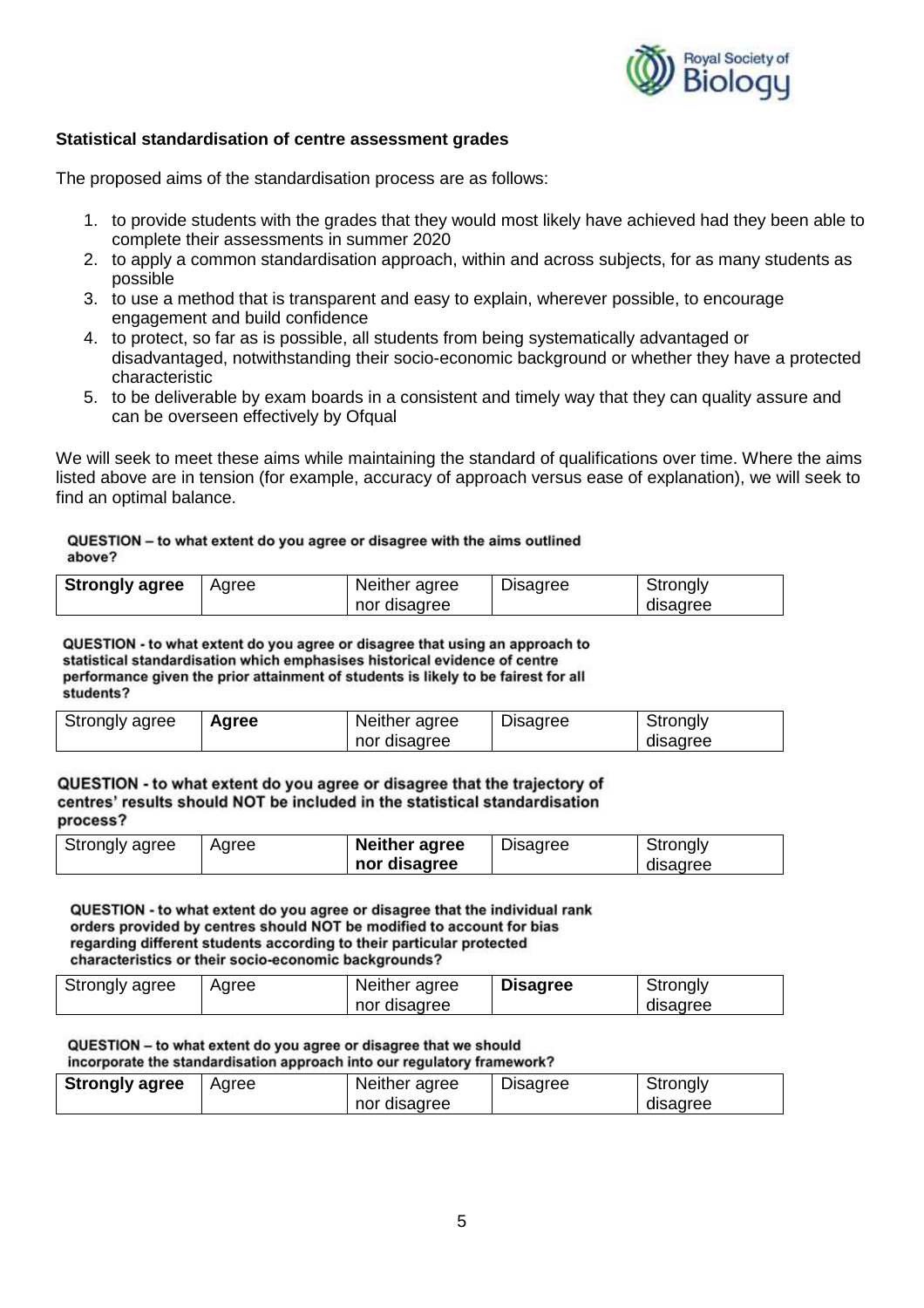

### QUESTION - do you have any comments about our proposals for the statistical standardisation of centre assessment grades?

The Royal Society of Biology supports the proposed aims of this standardisation process and agrees that the approach should be incorporated into the regulatory framework, requiring each exam board is to adopt a common approach to standardisation.

While the wording of the stated aims is clear, the process is dependent on clear and transparent publication of the algorithm being used. This should be done as soon as possible to instill confidence and prevent student and teacher stress.

With research suggesting that half of centre assessed grades are likely to be accurate, a weighting towards a statistical approach that takes into account ranking of students and aims to remove differences between centres is appropriate.

## **On the use of historic centre data**

The Royal Society of Biology seeks clarity from Ofqual on the use of historic centre data, as proposals seem to state that centre trajectory will not be taken into account due to research evidence that trajectories year on year are not consistent, while also stating the statistical approach will include historic centre data. Use of historic data is least likely to affect well-resourced schools, ranking well in league tables and with good Ofsted ratings.

It is well known that different cohorts, both within schools and nationally, do not have the same distribution of ability. Care needs to be taken to ensure that comparisons of grades are made over a number of years, not simply the cohort from the previous academic years within an institution.

The Royal Society of Biology recognises the many factors that can influence historic data, for example:

- Cohorts may vary drastically in terms of size, attainment and demography.
- Individual centres may have made significant changes to their curriculum to improve cohort attainment.
- Current Year 13 are the first students to have experience the new GCSE specifications and 9 to 1 grading system. Their experience and GCSE results will be significantly different to that of previous A level cohorts.

## **On correcting potential bias in centre assessment grades**

The Royal Society of Biology feels strongly that conducting an equally impact assessment at centre level is important to meet aim iv, detailed on page 27: "to protect, so far as is possible, all students from being systematically advantaged or disadvantaged, notwithstanding their socio-economic background or whether they have a protected characteristic"

We recommend that centre-level analysis be considered as part of the statistical standardisation for GCSE awards without committing to statistical adjustments – if characteristics and demographic data are provided alongside student rank order for a given centre, groupings of particular characteristics out of line with expected distribution could trigger further engagement with the centre and review of the centre assessed grade or ranked data.

The statistical validity of a standardisation approach may detrimentally impact A level students more so than GCSE students. The selective nature of A levels leads to smaller cohort sizes, and schools with low socio-economic status or small cohorts may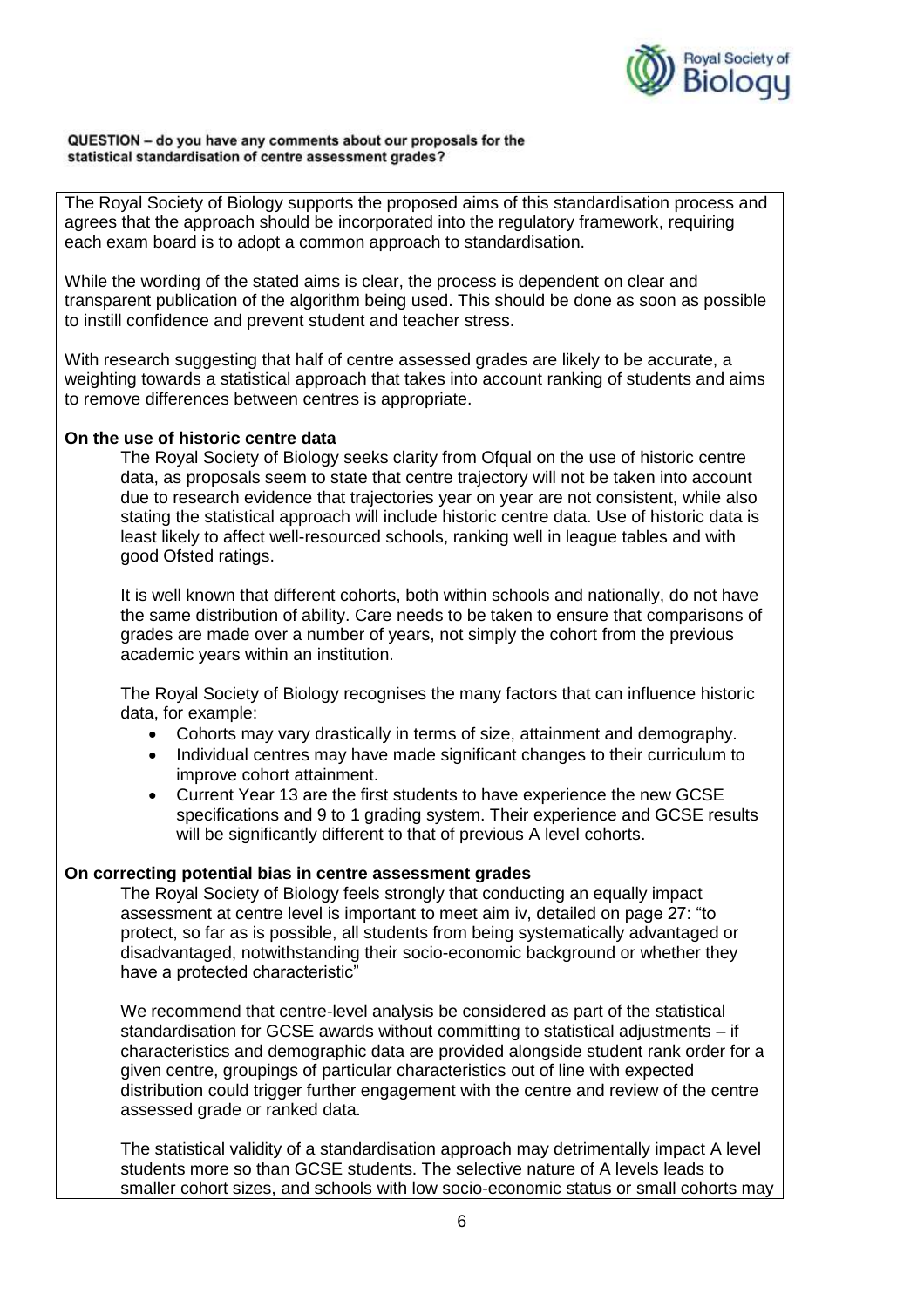

only have a handful of students entered for an A level subject in any given year. We therefore suggest the centre-level analysis is only conducted at GCSE.

If this is not possible, Heads of Centre should be expected to conduct and Equally Impact Assessment as part of their declaration.

In either case if discrepancies or trends are identified for specific characteristics, Heads of Centre should be required to justify those rankings. The Royal Society of Biology agrees that rank orders provided by centres should not be modified on a national statistical basis by the exam board.

## **On the need for analysis beyond results day**

The Royal Society of Biology further recommends that a post-results analysis on protected characteristics and common school metrics e.g. Free School Meals, is conducted.

The Royal Society of Biology has, along with other organisations, previously flagged to Ofqual issues regarding grading severity in the sciences and modern foreign languages. While we do not expect unusual adjustments to be made in our subjects at this time, we are aware that Ofqual intended to ask exam boards to report on one sided grade boundary adjustments from 2020. We would ask that Ofqual carries out an analysis on this and the next cohort's results to assess whether this year's calculated grade outcomes reflect, improve or exacerbate the trends seen in grading severity in A level physics, chemistry and biology

In summary, the Royal Society of Biology recommends:

- The algorithm used to calculate final grades, including how historic data is used, should be published as soon as possible and should be transparent.
- Development of the statistical standardisation model should consider the statistical validity of this approach for very small cohorts in any given centre.
- Either centre-level equality analysis is conducted by exam boards, triggering further discussion with any flagged centres, or an expectation that centres conduct and Equality Impact Assessment before signing their declaration.
- A post-results day analysis is conducted at a national level on protected characteristics and common school metrics, regardless of whether centre-level equality impact assessments have been carried out as part of this award process.
- A future analysis is conducted, for the next four cohorts, on whether the calculated grade awards reflect, improve, or exacerbate the trends seen in grading severity and progression to A level physics, chemistry and biology.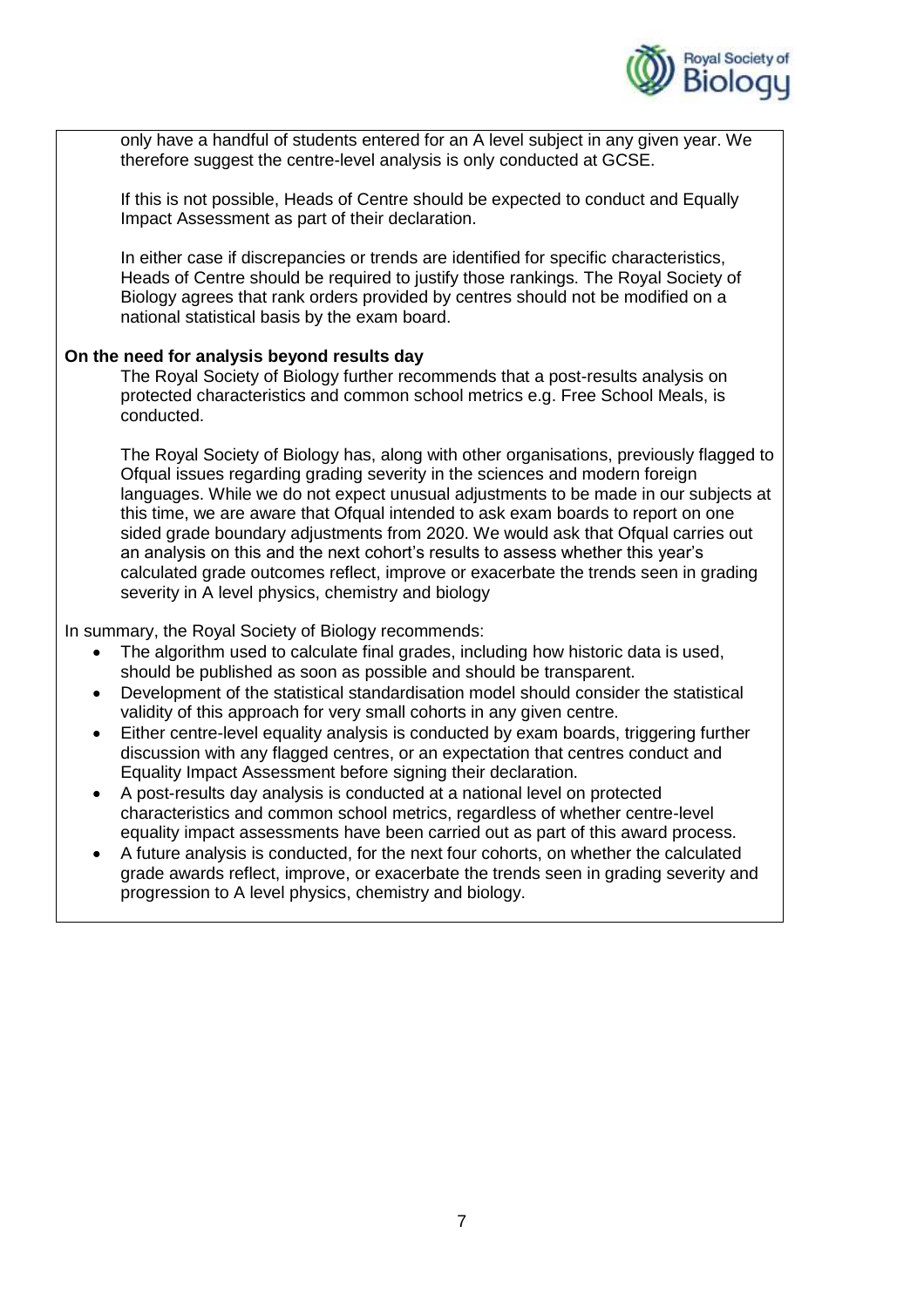

# **Appealing the results**

QUESTION - to what extent do you agree or disagree that we should not provide for a review or appeals process premised on scrutiny of the professional judgements on which a centre's assessment grades are determined?

| Strongly agree | Agree | Neither agree | <b>Disagree</b> | Strongly |
|----------------|-------|---------------|-----------------|----------|
|                |       | nor disagree  |                 | disagree |

QUESTION - to what extent do you agree or disagree that we should not provide for a student to challenge their position in a centre's rank order?

| <b>Strongly agree</b> | Agree | Neither agree | <b>Disagree</b> | Strongly |  |  |
|-----------------------|-------|---------------|-----------------|----------|--|--|
|                       |       | nor disagree  |                 | disagree |  |  |

QUESTION - to what extent do you agree or disagree that we should not provide for an appeal in respect of the process or procedure used by a centre?

| Strongly agree | Agree | Neither agree | <b>Disagree</b> | Strongly |
|----------------|-------|---------------|-----------------|----------|
|                |       | nor disagree  |                 | disagree |

QUESTION - to what extent do you agree or disagree that we should provide for a centre to appeal to an exam board on the grounds that the exam board used the wrong data when calculating a grade, and/or incorrectly allocated or communicated the grades calculated?

| <b>Strongly agree</b> | Agree | Neither agree | <b>Disagree</b> | Strongly |
|-----------------------|-------|---------------|-----------------|----------|
|                       |       | nor disagree  |                 | disagree |

QUESTION - to what extent do you agree or disagree that for results issued this summer, exam boards should only consider appeals submitted by centres and not those submitted by individual students?

| <b>Strongly agree</b> | Agree | Neither agree | <b>Disagree</b> | Strongly |
|-----------------------|-------|---------------|-----------------|----------|
|                       |       | nor disagree  |                 | disagree |

QUESTION - to what extent do you agree or disagree that we should not require an exam board to ensure consent has been obtained from all students who might be affected by the outcome of an appeal before that appeal is considered?

| Strongly agree | Agree | Neither agree | <b>Disagree</b> | Strongly |
|----------------|-------|---------------|-----------------|----------|
|                |       | nor disagree  |                 | disagree |

QUESTION - to what extent do you agree or disagree that exam boards should not put down grades of other students as a result of an appeal submitted on behalf of another student?

| <b>Strongly agree</b> | Agree | Neither agree | <b>Disagree</b> | Strongly |
|-----------------------|-------|---------------|-----------------|----------|
|                       |       | nor disagree  |                 | disagree |

QUESTION - to what extent do you agree or disagree that exam boards should be permitted to ask persons who were involved in the calculation of results to be involved in the evaluation of appeals in relation to those results?

| <b>Strongly agree</b> | Agree | Neither agree | <b>Disagree</b> | Strongly |
|-----------------------|-------|---------------|-----------------|----------|
|                       |       | nor disagree  |                 | disagree |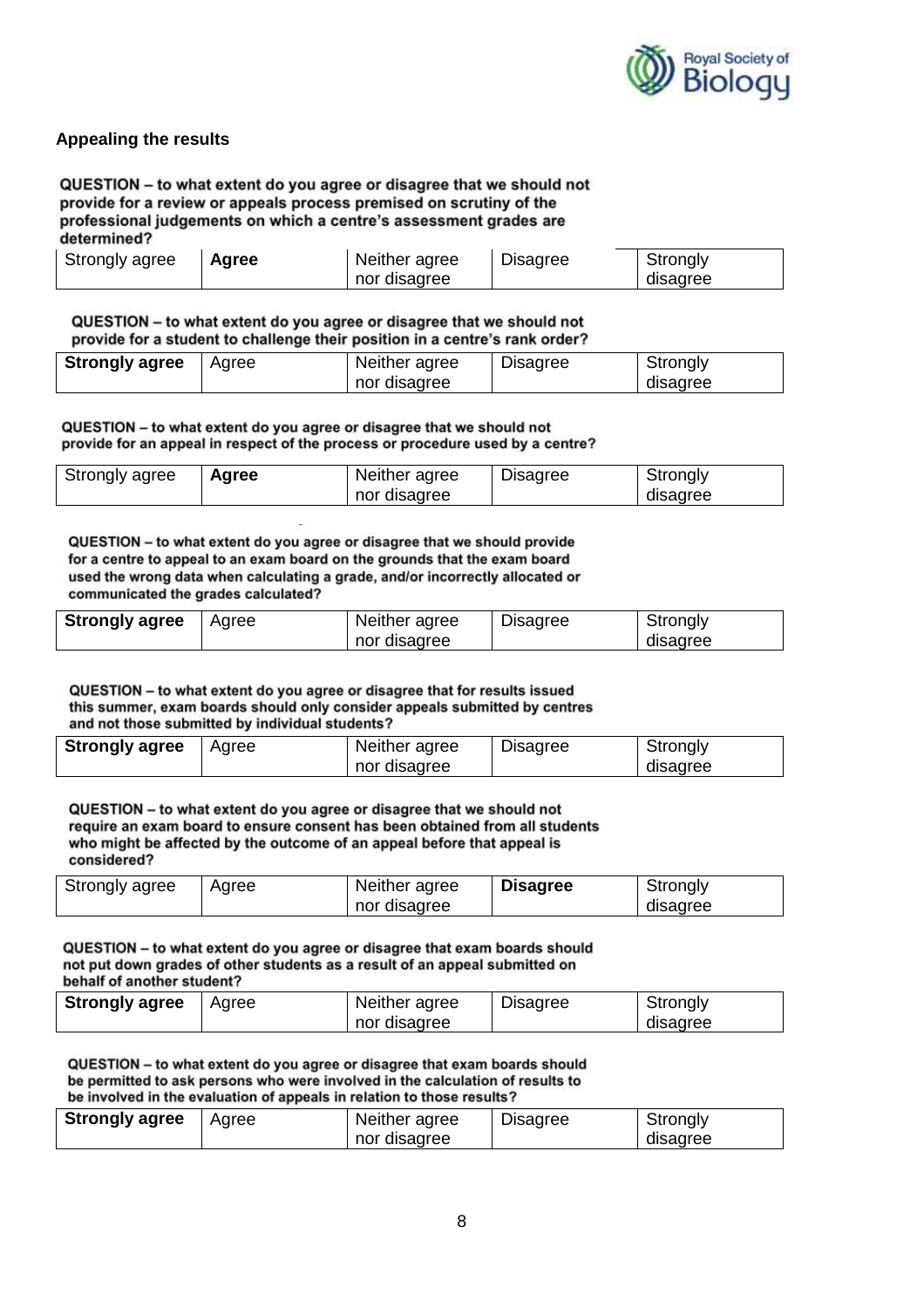

#### QUESTION - to what extent do you agree or disagree that exam boards should he able to run a cimplified appeals process?

| be able to full a simplified appears process? |       |               |                 |          |  |  |
|-----------------------------------------------|-------|---------------|-----------------|----------|--|--|
| <b>Strongly agree</b>                         | Aaree | Neither agree | <b>Disagree</b> | Strongly |  |  |
|                                               |       | nor disagree  |                 | disagree |  |  |

### QUESTION - to what extent do you agree or disagree that we should not provide for appeals in respect of the operation or outcome of the statistical standardisation model?

| Strongly agree | Agree | Neither agree | <b>Disagree</b> | Strongly |
|----------------|-------|---------------|-----------------|----------|
|                |       | nor disagree  |                 | disagree |

QUESTION - to what extent do you agree or disagree with our proposal to make the EPRS available to centres for results issued this summer?

| <b>Strongly agree</b> | Agree | Neither agree | <b>Disagree</b> | Strongly |
|-----------------------|-------|---------------|-----------------|----------|
|                       |       | nor disagree  |                 | disagree |

QUESTION - do you have any comments about our proposals for appealing results?

# No further comments

### **An autumn exam series**

QUESTION - to what extent do you agree or disagree that entries to the autumn series should be limited to those who were entered for the summer series, or those who the exam board believes have made a compelling case about their intention to have entered for the summer series (as well as to students who would normally be permitted to take GCSEs in English language and mathematics in November)?

| <b>Strongly agree</b> | Agree | Neither agree | <b>Disagree</b> | Strongly |
|-----------------------|-------|---------------|-----------------|----------|
|                       |       | nor disagree  |                 | disagree |

## **To which qualifications will the emergency regulatory measures apply**

QUESTION - to what extent do you agree or disagree that we should apply the same provisions as GCSE, AS and A level qualifications to all Extended Project Qualifications and to the Advanced Extension Award qualification?

| <b>Strongly agree</b> | Agree | Neither agree | <b>Disagree</b> | Strongly |
|-----------------------|-------|---------------|-----------------|----------|
|                       |       | nor disagree  |                 | disagree |

QUESTION - do you have any comments about the qualifications to which the exceptional regulatory measures will apply?

## No further comments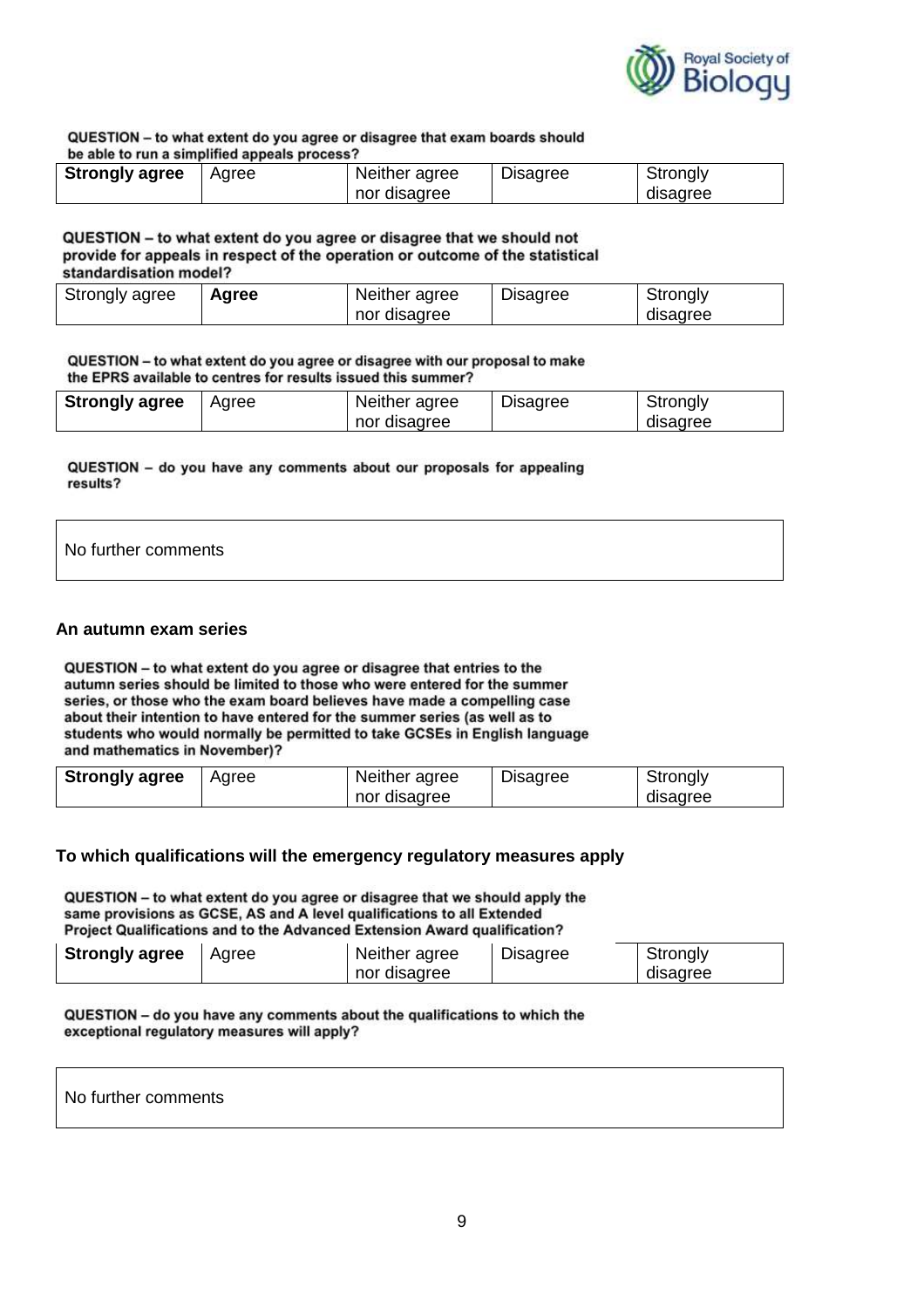

## **Building the arrangements into our regulatory framework**

QUESTION - to what extent do you agree or disagree that we should confirm that exam boards will not be permitted to offer opportunities for students to take exams in May and June 2020?

| <b>Strongly agree</b> | Agree | Neither agree | <b>Disagree</b> | Strongly |
|-----------------------|-------|---------------|-----------------|----------|
|                       |       | nor disagree  |                 | disagree |

QUESTION - to what extent do you agree or disagree with our proposals that exam boards will not be permitted to offer exams for the AEA qualification or to moderate Extended Project Qualifications this summer?

| <b>Strongly agree</b> | Agree | Neither agree | <b>Disagree</b> | Strongly |
|-----------------------|-------|---------------|-----------------|----------|
|                       |       | nor disagree  |                 | disagree |

QUESTION - do you have any comments about our proposals for building our arrangements into our regulatory framework?

| No further comments |  |  |
|---------------------|--|--|
|                     |  |  |

## **Equality Impact Assessment**

## QUESTION: Are there other potential equality impacts that we have not explored? If yes, what are they?

The proposals outlined in this consultation document do not appropriately identify the impact on particular groups of students, particularly gender, race, disability and socio-economic status. For the sciences bias affecting these groups, particularly gender, has an impact throughout formal education.

Our existing exam system is anonymised and blind marked. However the exceptional arrangements, which rightly focus on teacher as best placed to make professional judgements of individual students, will unavoidably introduce an element of bias and subjectivity in centre assessed grades.

The Royal Society of Biology recognises that there may not be direct evidence for the impact of bias on GCSE or A level centre assessed grades, however there is a wide range of research supported by evidence that unconscious bias is systemic in higher education and more broadly in society.

There are a number of research articles that support this, some science and education specific, some on wider bias identification in society:

Asia Eaton, Jessica Saunders, Ryan K Jacobson and Keon West (2019) - Racial and gender biases in hiring of US Physics and Biology postdoctoral candidates https://www.researchgate.net/publication/333579128 How Gender and Race Stere [otypes\\_Impact\\_the\\_Advancement\\_of\\_Scholars\\_in\\_STEM\\_Professors'\\_Biased\\_Evalu](https://www.researchgate.net/publication/333579128_How_Gender_and_Race_Stereotypes_Impact_the_Advancement_of_Scholars_in_STEM_Professors) [ations\\_of\\_Physics\\_and\\_Biology\\_Post-Doctoral\\_Candidates](https://www.researchgate.net/publication/333579128_How_Gender_and_Race_Stereotypes_Impact_the_Advancement_of_Scholars_in_STEM_Professors)

Richard Murphy and Gil Wyness (2020) - on the impact of predicted grades on university admissions of disadvantaged groups <https://econpapers.repec.org/paper/uclcepeow/20-07.htm>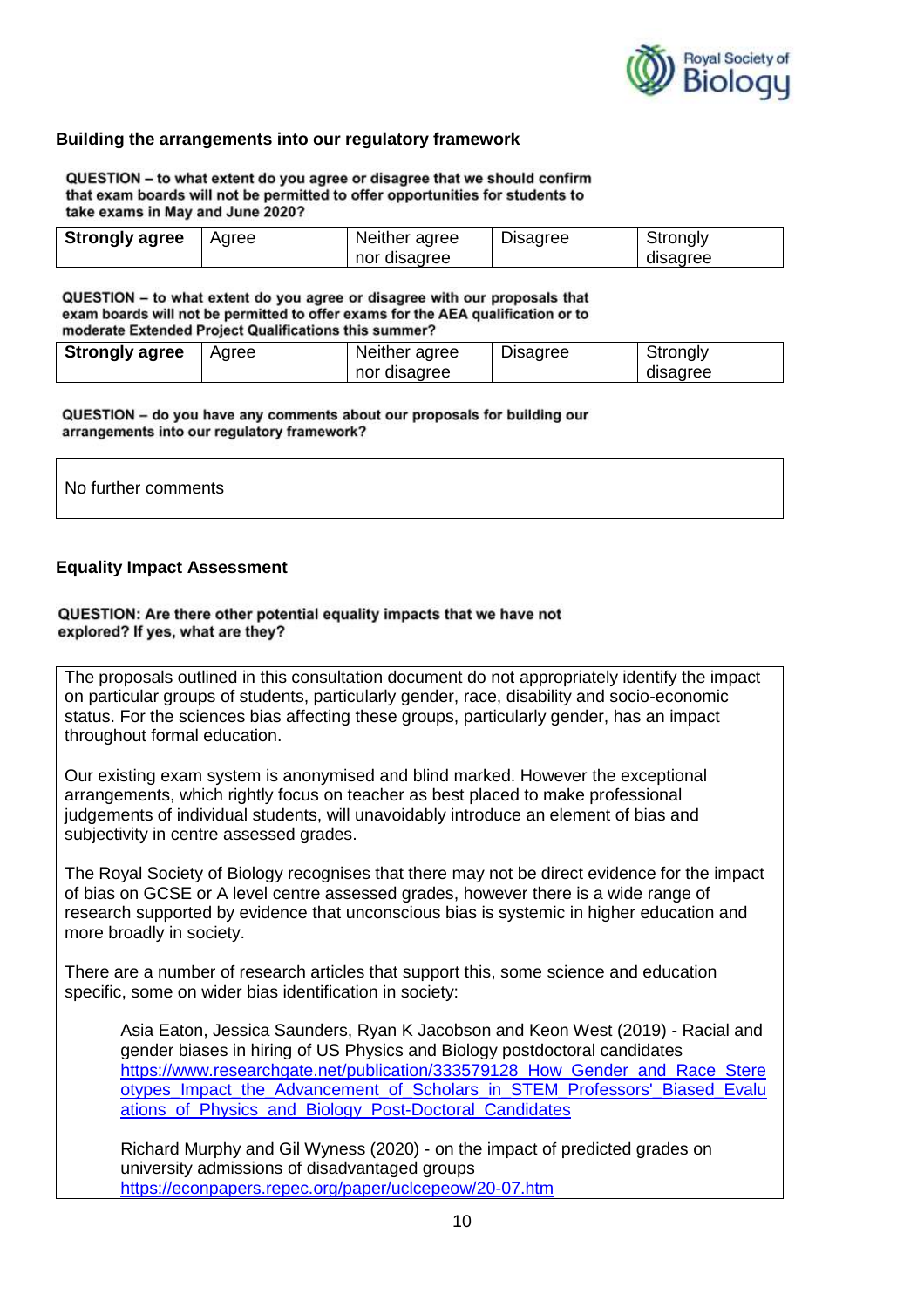

Gill Wyness (2017) - on the access gap for hose from disadvantaged backgrounds in university admissions process, including predicted grades <https://www.suttontrust.com/our-research/rules-of-the-game-university-admissions/>

Magnus Byrgen (2019) - group differences in average University grades, after blinding to counter discrimination based on native and foreign names in Stockholm <https://www.tandfonline.com/doi/abs/10.1080/0141192052000310038>

Sarah Hofer (2015) - exploring gender bias in physics grading in Switzerland, Austria and Germany

https://www.researchgate.net/publication/285358562 Studying Gender Bias in Phys ics Grading The role of teaching experience and country

Teach First (2019) - 15% of the poorest pupils fail to pass all three sciences [https://www.teachfirst.org.uk/press-release/New-investigation-into-GCSE-subjects](https://www.teachfirst.org.uk/press-release/New-investigation-into-GCSE-subjects-reveals-the-stark-extent-that-disadvantaged-pupils-are-being-left-behind)[reveals-the-stark-extent-that-disadvantaged-pupils-are-being-left-behind](https://www.teachfirst.org.uk/press-release/New-investigation-into-GCSE-subjects-reveals-the-stark-extent-that-disadvantaged-pupils-are-being-left-behind)

Claudia Goldin and Cecilia Rouse (2000) on the impact of blind auditions on female musicians<https://www.aeaweb.org/articles?id=10.1257/aer.90.4.715>

We must do everything we can to ensure that students are not advantaged or disadvantaged by the removal of the safety net provided by anonymised and blind marking, with the unusual move to subjective assessment this year which is precisely when unconscious biases, and indeed conscious biases, comes into play. In addition to protected characteristics, teachers may also be unconsciously biased due to many years of teaching individual students resulting in inflated grade assessments.

## We would welcome your views on how any potential negative impacts on particular groups of students could be mitigated.

As in The Royal Society of Biology's response to earlier questions on the need for Heads of Centre declaration against Equalities Law and the Equality Impact Assessment, we would like to reiterate:

The proposals outlined in this consultation document do not appropriately identify the impact on particular groups of students, particularly gender, race, disability and socioeconomic status. For the sciences bias affecting these groups, particularly gender, has an impact throughout formal education.

It is important an Equalities Impact Assessment is carried out at centre level for the GCSE cohort. Either by the centre, or by the exam boards as part of their statistical analysis.

Equalities Law does not include commonly used metrics in schools (e.g. Free School Meals and English as an Additional Language) and specifies sex rather than the commonly used gender in school demographics.

If an Equality Impact Assessment is deemed to be too burdensome for schools to carry out at GCSE, exam boards must use, either existing or by request, demographic data alongside centre assessment grades and student rank orders, so that a centre level analysis can be conducted by the exam boards.